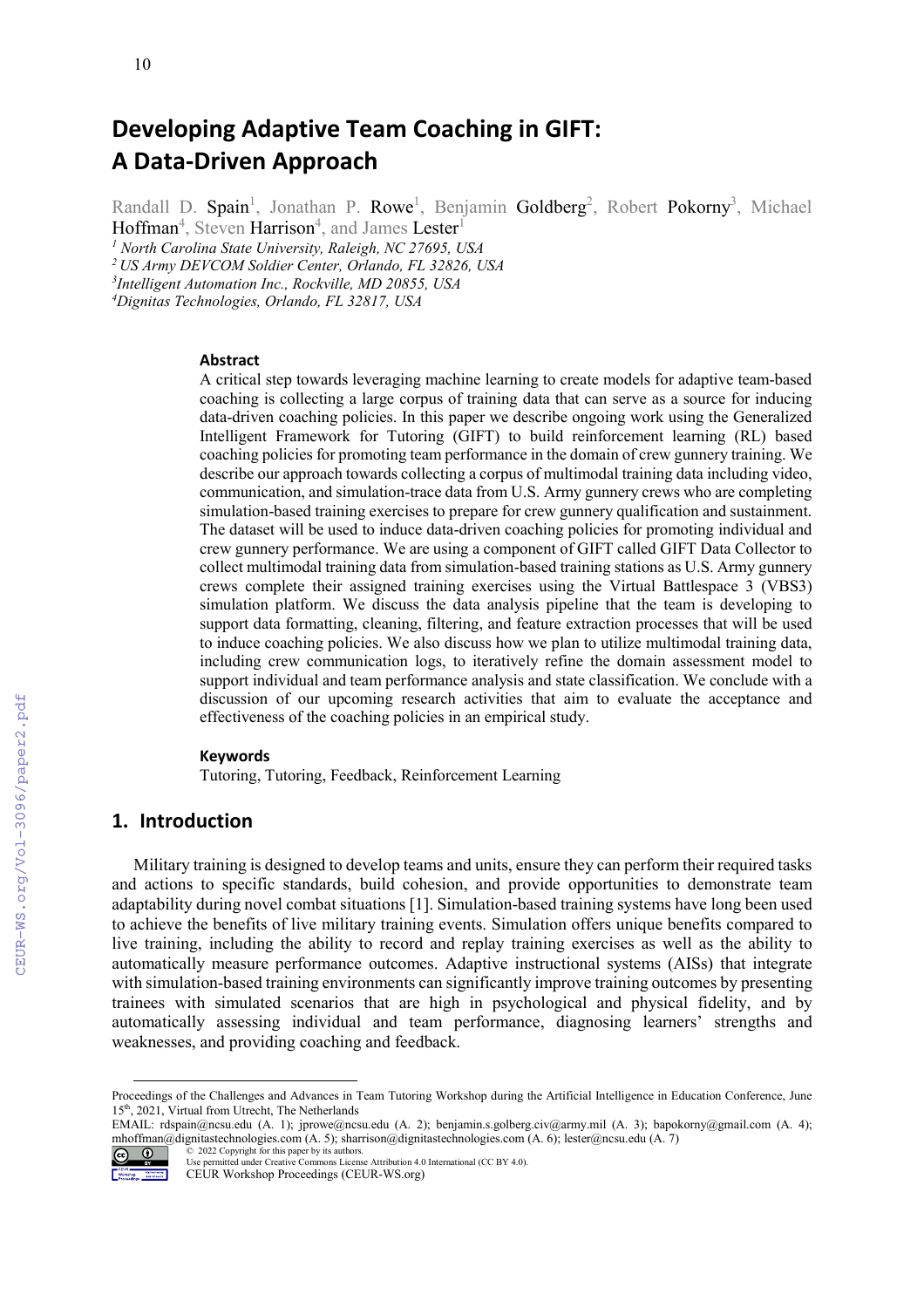Research in the learning sciences and science of training consistently shows that feedback and coaching are critical for learning and skill development [2, 3]. Feedback can lead to increased motivation and reduce uncertainty by showing individuals how to correctly perform a task [4]. Specific forms of feedback such as corrective feedback can function to highlight errors, replace incorrect actions with appropriate responses, and reinforce the response so individuals will be more likely to act appropriately in the future. It can also encourage and improve trainee motivation [5]. Determining how feedback should be delivered, the content of the feedback message, and the level of cognitive processing required of the trainee is critical for optimizing learning and promoting engagement. These decisions become more complex when feedback and coaching are intended to improve team performance in AISs.

There is growing evidence that machine learning techniques, such as reinforcement learning (RL), provide an effective data-driven approach for modeling pedagogical coaching and feedback decisions in AISs [6, 7, 8, 9, 10]. RL has shown promise for automatically inducing tutorial policies that optimize student learning outcomes without requiring pedagogical policies to be manually programmed or demonstrated by expert tutors [8]. To illustrate the usage of RL for team-based pedagogical modeling, consider the task of delivering feedback after a team member failed to provide critical backup behavior during a collective training exercise, which negatively impacted the team's performance. The pedagogical model could select among several possible instructional strategies: 1) provide feedback to the individual directly and immediately; 2) provide delayed feedback to the individual directly (e.g., after the exercise is completed); 3) provide immediate feedback to the individual but include the entire team as secondary observers; 4) halt the task and provide immediate feedback to the individual and team. Several factors could influence the choice of instructional strategy, including the estimated competency of the individual team member, the competency of the collective team, the recent feedback history to date, the severity of the error, and the prospective impact of the team member's decision. Over time, pedagogical strategy selection can impact the performance of the individual and team, and their respective learning outcomes and motivation, which points toward the opportunity to systematically improve feedback strategies to optimize team training outcomes.

A critical step towards leveraging RL for team-based coaching is collecting a large corpus of training data that can serve as a source for inducing RL-based coaching policies. In this paper, we describe ongoing work using the Generalized Intelligent Framework for Tutoring (GIFT), an open-source service-oriented framework for designing, developing, and evaluating AISs to build RL-based coaching policies for promoting team performance in the domain of crew gunnery training. Specifically, we discuss our data collection approach which utilizes a component of GIFT called GIFT Data Collector that permits the team to collect multimodal training data from simulation-based training stations as U.S. Army gunnery crews complete training exercises using the Virtual Battlespace 3 (VBS3) simulation platform. We discuss the data analysis pipeline that the team is developing to support data formatting, cleaning, filtering, and feature extraction processes that will be used to induce coaching policies. We will also discuss how we plan to utilize these data, as well as crew communication logs to iteratively refine the domain assessment model to support individual and team performance analysis and state classification. We conclude with a discussion of our upcoming research activities that aim to evaluate the acceptance and effectiveness of the coaching policies in an empirical study.

# **2. Data-Driven Team Feedback and Coaching in Synthetic Training Environments with GIFT**

Devising computational models that provide instructional support effectively—determining when to present feedback, what type of feedback to deliver, and how it should be realized—is a critical challenge facing AIS developers. In recent years, GIFT has become a key exemplar of how these challenges can be addressed [11]. GIFT provides a suite of software tools and standards that can be used to create models of adaptive team feedback in adaptive instructional systems for teams. By providing a reusable framework for adaptive training, GIFT can support the design, development, and investigation of Artificial Intelligence (AI)-based feedback models that operate at both individual and team levels across a range of domains and simulation-based training environments.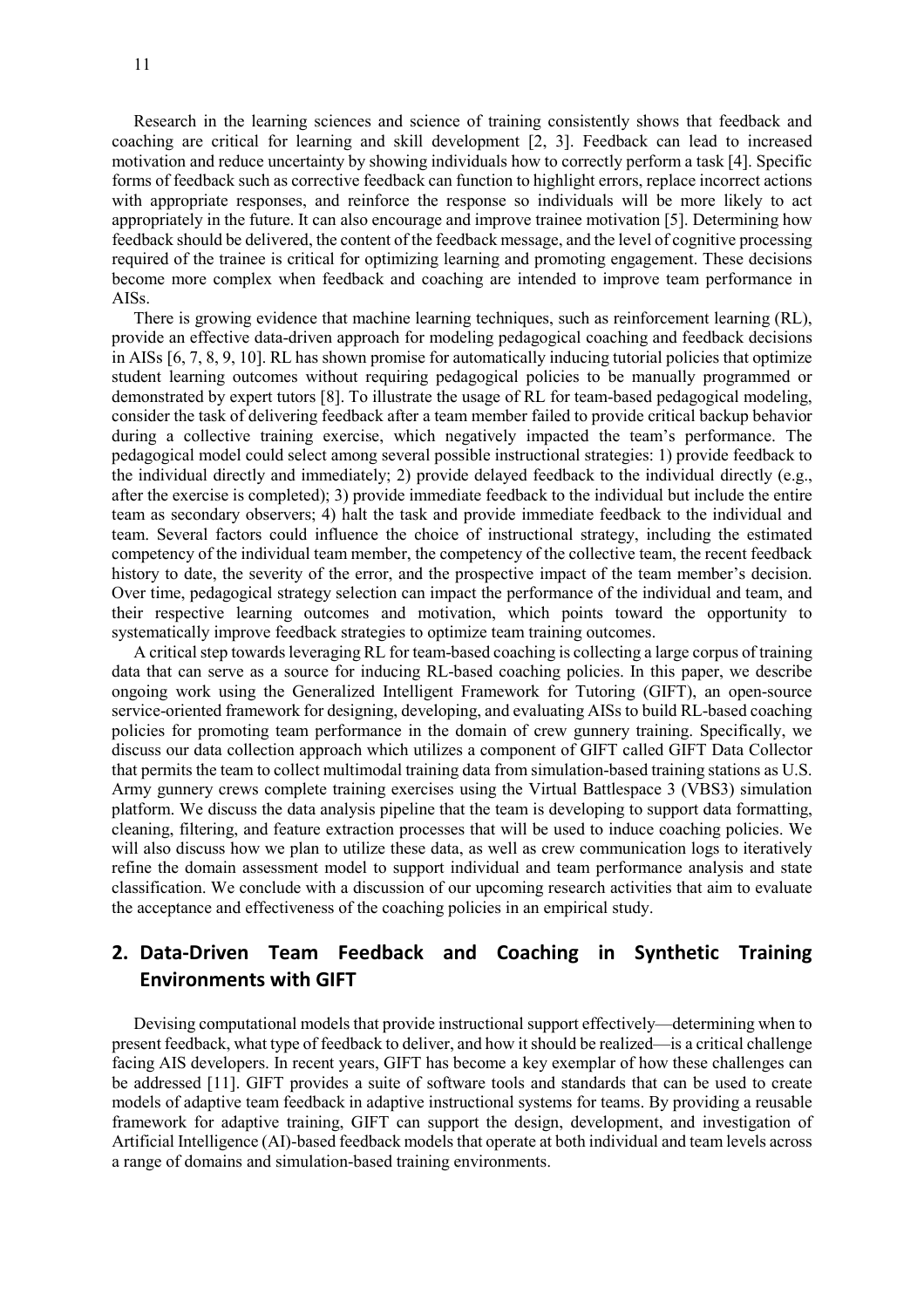Recent enhancements to GIFT afford course authors with new opportunities to support team tutoring. These include the ability to model team structures in GIFT's assessment architecture, the addition of new condition classes and scenario adaptations to support automated assessment of team behaviors and team performance in simulation-based training environments, and the ability to deliver adaptive feedback and coaching messages at the individual and team level. For example, GIFT's Course Creator enables AIS developers to customize the content and timing of feedback messages, as well as select the intended audience for the feedback. GIFT also offers the ability to present feedback statements directly in a simulation-based training environment or in a separate tutoring interface, referred to as GIFT's Tutor User Interface. These feedback statements can be delivered visually as instructional text, verbally as spoken directives, or they can be delivered by a pedagogical agent.

In addition to these refinements, there have been considerable enhancements to GIFT's instructor tools, referred to as the GIFT Game Master. This interface facilitates a "human in the loop" AIS interaction model for assessing performance and injecting scenario adaptations during collective simulation-based training events. GIFT Game Master enables observer controllers to visualize unit progress through a live map view; monitor completed tasks, active tasks, and upcoming tasks; provide manual performance assessments; and inject scenario adaptations to shape unfolding simulation-based training scenarios at run-time. Game Master also enables instructors to provide pre-configured feedback messages and coaching, or tailor their own message, and select to whom feedback and coaching is delivered (e.g., individuals, subset of team, entire team). Furthermore, Game Master offers instructors the opportunity to tag and place bookmarks at specific timepoints during, or after, a training event and dictate notes that can be used to guide coaching and after-action review (AAR) discussions.

The aforementioned enhancements to GIFT provide instructors with a myriad of ways to deliver adaptive feedback and coaching in simulation-based training. Additionally, GIFT Game Master's "human in the loop" interaction model supports expert annotation of data from collective simulationbased training events, which is highly beneficial for the creation of data-driven models of adaptive coaching. Leveraging RL to devise data-driven models for delivering feedback and coaching offers a promising approach for supporting adaptive team training in GIFT. In the following sections we describe our approach towards collecting a corpus of multimodal training data including video, communication, and simulation-trace data from U.S. Army gunnery crews who are completing simulation-based training exercises to prepare for crew gunnery qualification and sustainment to support the development of team coaching policies in GIFT.

# **2.1. Crew Gunnery Testbed**

A critical step towards realizing the vision of automated team feedback and coaching in synthetic training environments is establishing a corpus of team interaction data that can be utilized to devise RL-based adaptive feedback policies. To support the collection of a corpus of multimodal data that can be used to design and develop adaptive team feedback models with GIFT, we are using crew gunnery training in VBS3 as a testbed. VBS3 is an immersive virtual training environment used by the U.S. Army to support individual and collective training. Specifically, we are using a set of VBS3 missions developed at the Warrior Skills Training Center (WSTC) in Fort Hood, Texas that emulate real-world courses that gunnery crews use for live fire training and qualification. The virtual scenarios offer crews the opportunity to practice and rehearse crew coordination activities prior to engaging crew qualification on a live training range. Specifically, the VBS3 crew gunnery exercises involve a progression of training tables in which gunnery crews practice skills and procedures for engaging moving and stationary targets from a mounted-weapons system utilizing the direct fire engagement process. A key component of the direct fire engagement process is the coordination of actions and behaviors among the vehicle commander, gunner, and driver. During an engagement, crew members coordinate actions and exchange information pertaining to potential threats in the environment. Once a threat has been identified, crews engage in a fire command sequence, which is a well-defined protocol for communicating information and actions to facilitate a coordinated response to a threat. Each engagement is assigned a point-based score that ranges between 0 and 100 points. The points are calculated using a rubric that incorporates a combination of the firing vehicle's position, target type, target movement, target range, and target neutralization time to determine the engagement score. Crews can receive point deductions for violating the actions outlined in the fire command protocol and for committing safety violations.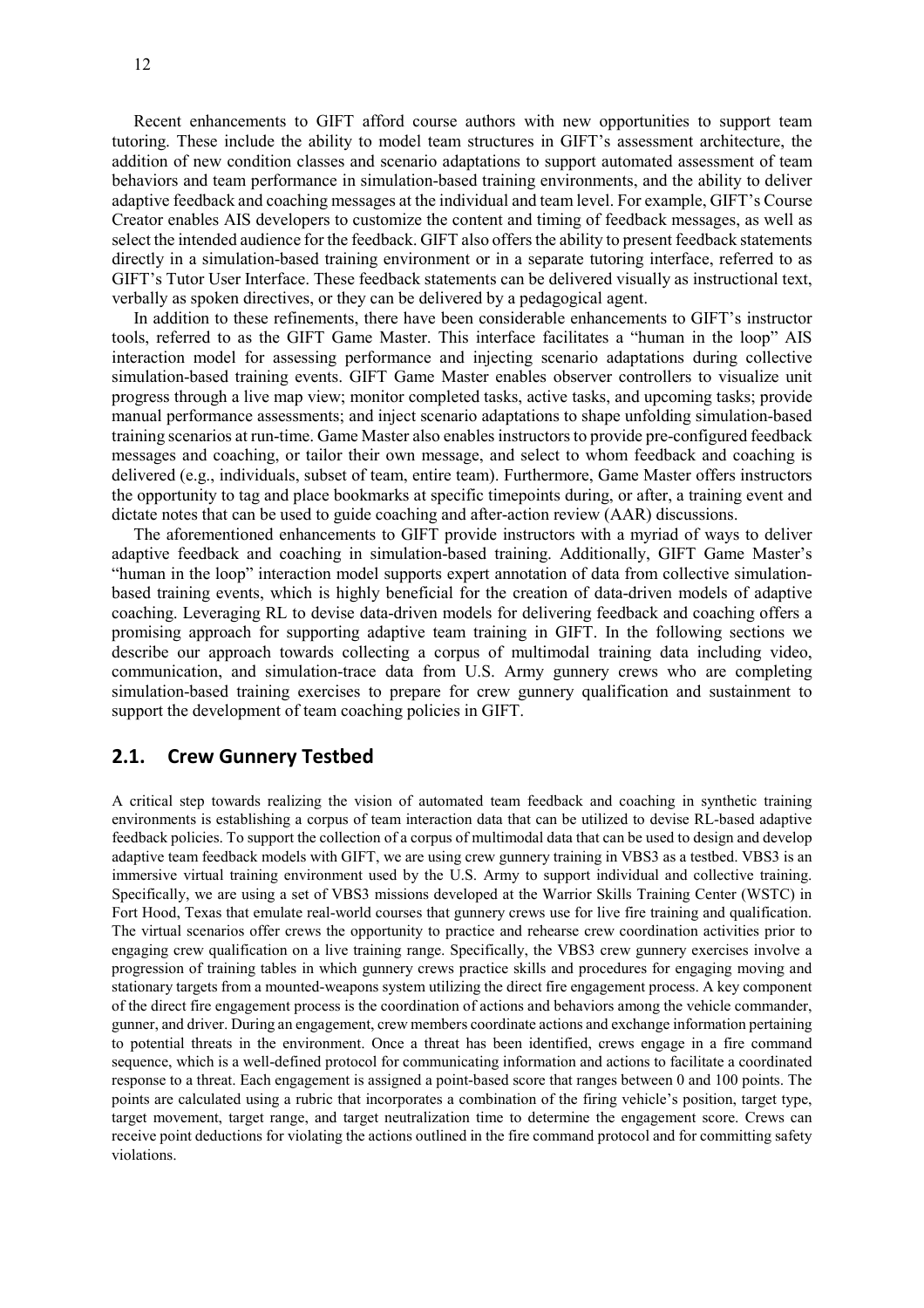Upon conclusion of the training session, crews conduct an AAR to discuss areas for improvement. The AAR is typically led by a certified Vehicle Crew Evaluator (VCE) who uses their domain expertise to guide the discussion and offer coaching and feedback. Devising computational models of adaptive feedback that provide timely coaching and feedback during training could complement existing crew gunnery training workflows by enhancing the feedback that can be delivered during simulation-based crew gunnery practice even when VCEs are not necessarily available.

Crew gunnery training in VBS3 is an attractive testbed for developing initial models of adaptive team feedback for several reasons. First, the VBS missions developed at WSTC are used for training by actual Army units, which is important to their relevance and alignment with Army training needs. Second, the VBS3 platform is well integrated with GIFT, which lends itself to instrumenting crew gunnery training exercises and delivering adaptive feedback via GIFT interfaces. Third, there are welldefined assessment and collective training procedures for crew gunnery, which provide a wealth of resources for developing domain models that can be translated into the representations and standards utilized by GIFT. Fourth, communication and behavior in crew gunnery is highly structured and procedural, constraining the space of assessment and feedback, which is a useful property of an initial test case. By establishing an adaptive team feedback capability in the domain of crew gunnery, this work aims to serve as a launch-point for developing adaptive feedback functionalities in other domains, learner populations, and training environments. Finally, the scenarios are utilized by hundreds of gunnery crews for sustainment and rehearsal training purposes which provides the research team with a unique opportunity to gather a rich corpus of data from crews that vary widely in skill and experience.

# **2.2. GIFT Data Collector System**

Collecting and analyzing crews' verbal and non-verbal behaviors is critical for diagnosing crew coordination breakdowns and prescribing feedback as they complete gunnery engagements. To facilitate the collection of these data sources, we are utilizing GIFT Data Collector which is a lightweight version of GIFT that is used to facilitate data collection from simulation-based training events. GIFT Data Collector provides a subset of GIFT functionality focused on instrumenting a simulationbased training exercise to collect multiple data streams. It can be thought of as a "stealth" data collector that is able to passively collect multimodal data from crews as they complete the VBS3 training scenario. Figure 1 shows how GIFT Data Collector is being used in the WSTC training environment to collect multimodal training interaction data.



**Figure 1:** GIFT Data Collector setup at WSTC.

For our testbed, GIFT Data Collector collects multiple sources of data, including video, audio, and VBS3 simulation data. The training space at WSTC includes multiple form-fit-function (FFF) VBS3 training stations that provide crews with a physical mock-up of the vehicle system they are training on as well as VBS3 laptop training stations. Each FFF station can be instrumented with video and audio recording capabilities to capture crew communication and coordination behaviors. The purpose of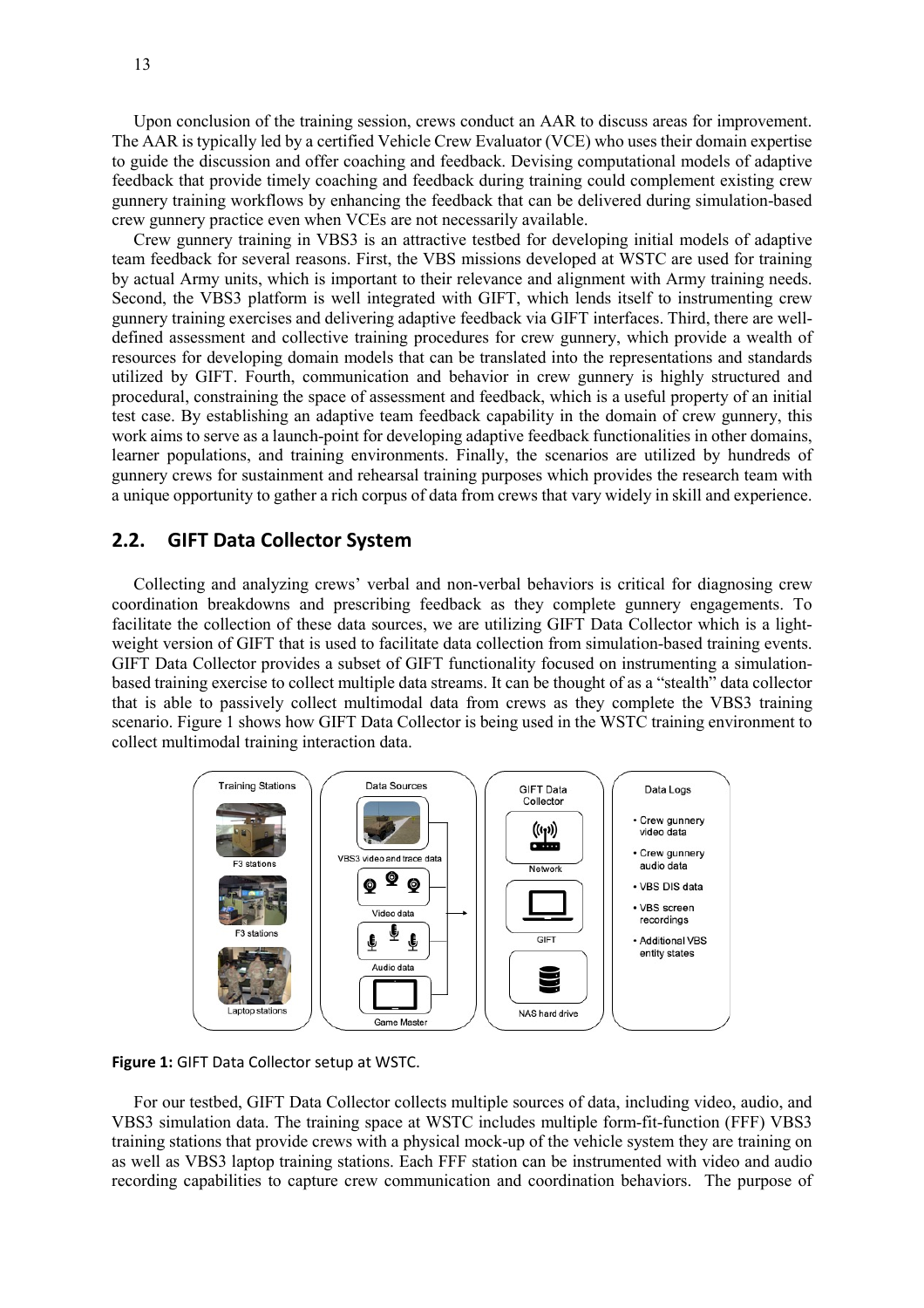capturing video and audio data is to facilitate analysis of trainee communication (verbal and non-verbal) during the training engagement. The GIFT Data Collector also records Distributed Interactive Simulation (DIS) data from VBS3, which represents a form of interaction trace log data for teams' simulation-based training interactions. The VBS3 DIS data consists of timestamped sequences of simulation states and actions related to specific entities in a VBS mission. A fourth data stream in our testbed includes instructor notes and bookmarks collected from the GIFT Game Master. We plan to provide instructors with the Game Master interface so they can place bookmarks, notes, and coaching recommendations during key training events that can be used to guide subsequent AAR sessions.

The goal of utilizing GIFT Data Collector is to establish a leave-behind data collection capability that can passively record data as units rotate through the training stations and perform crew gunnery training tasks. As training is being performed on the WSTC training stations, GIFT Data Collector silently collects data for each practice session. Once training is completed, GIFT Data Collection system can be removed from the training site to facilitate analysis of the captured data.

### **2.3. Data Analysis Pipeline**

GIFT Data Collector consumes VBS3 DIS traffic and produce JSON-formatted log files containing timestamped records of the team's behavior in the VBS3 crew gunnery training scenario. A critical step towards using these data sources to devise data-driven models of team coaching and feedback is developing an automated (or semi-automated) software pipeline that consumes data from GIFT Data Collector and perform data cleaning and filtration, multimodal data alignment, extract features, and generate formatted output that is conducive to analysis by statistical software packages and machine learning toolkits. Our team is currently developing a series of Python scripts to facilitate this process. The formatted output will consist of vector-based feature representations, sampled coaching actions, and reward values for implementing reinforcement learning-based models of adaptive team coaching for crew gunnery training.

A critical step towards using the multimodal data sources collected from GIFT Data Collector is synchronizing the audio and video logs collected from crews to analyze crew communication and coordination behaviors. GIFT provides a robust set of tools for capturing and aligning learner performance data during simulation-based training on a single machine, but in a team context with multiple networked GIFT clients, effective workflows and tools for multimodal data capture and management become critical. We are currently working towards extending GIFT's capabilities to efficiently and accurately align and synchronize many different data streams from multiple GIFT clients at a high level of precision. Meeting this need is especially important for reducing the significant burden of manual data synchronization and alignment.

#### **2.4. Refinements to the Crew Gunnery Domain Assessment Model**

An important outcome of our initial data collection efforts at WSTC have included the ability to review the team communication data (video and audio data) and log data collected from GIFT Data Collector and refine our crew gunnery assessment model. The baseline Domain Knowledge File (DKF) implemented in GIFT models each gunnery engagement as a unique task in GIFT, with supporting subtasks aligning to the Observe, Detect, Engage, and Report phases of the direct engagement process. These subtasks are further classified into engagement specific activities that crew members must complete. The team developed this initial domain and assessment model by reviewing the crew gunnery training and qualification curriculum (TC 3-20.31), reviewing relevant field manuals, interviewing former VCEs and crew gunnery Subject Matter Experts (SMEs), and devising an abbreviated task analysis of the crew gunnery domain.

Using data and observations gathered from WSTC, the team has been iteratively refining our assessment model, using input guided by SMEs, to ensure key concepts and tasks are being accurately assessed and to identify strategies for introducing feedback and coaching. We plan to leverage notes and data provided by instructors through GIFT Game Master to gather coaching and feedback exemplars that can be used to refine coaching statements and assessment concepts utilized in GIFT. Decisions about what type of feedback to present, the sequencing and timing for presenting feedback,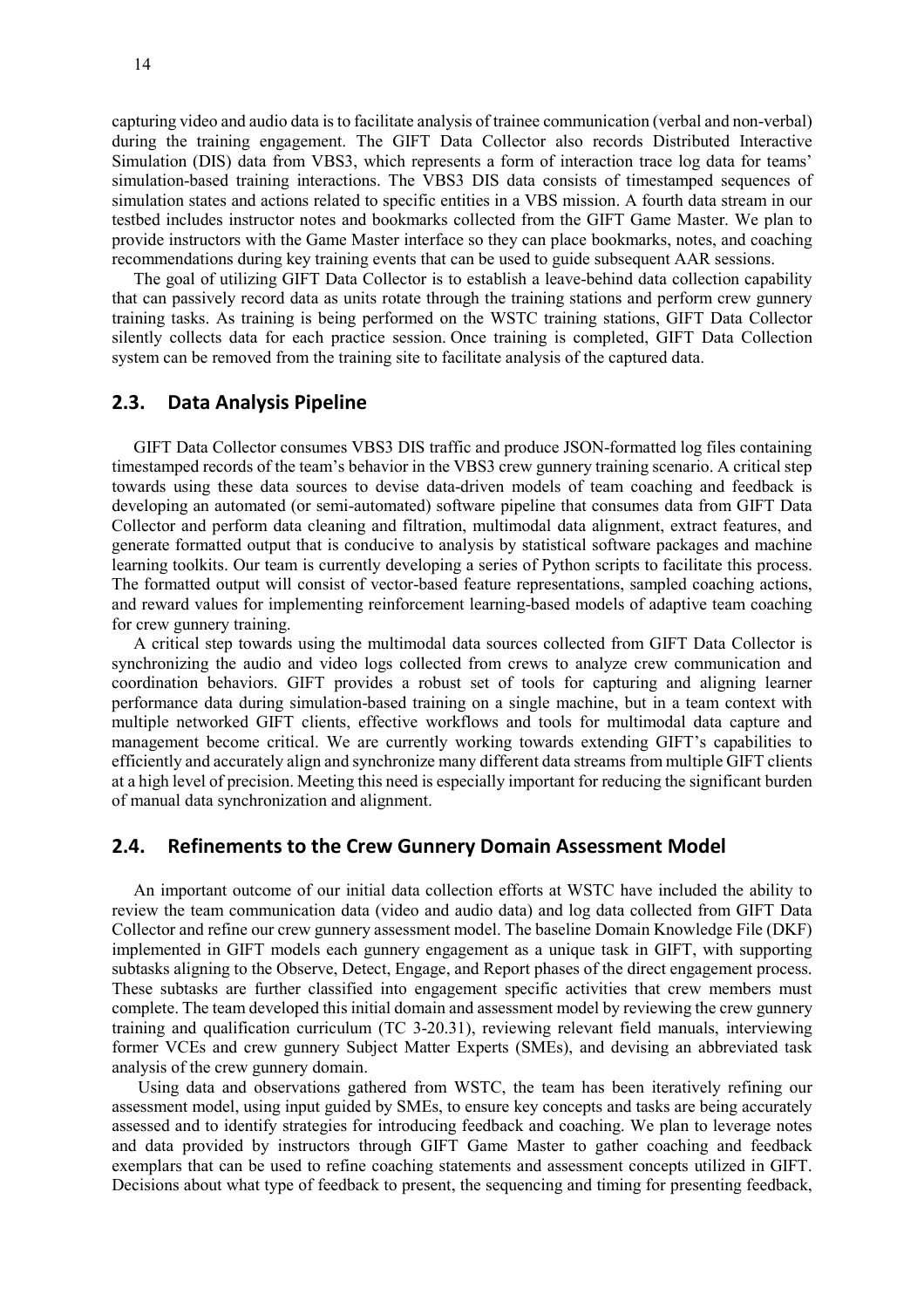and when to interject coaching statements will be critical to model to promote trainee engagement and facilitate learning. By reviewing crew interaction data as well as coaching and feedback statements from instructors that are collected through Game Master, we will establish baseline parameters for providing adaptive team coaching to crews.

#### **3. Conclusions and Future Directions**

Developing computational models that automatically determine when and how feedback should be delivered to team members is critical for realizing the potential of AISs for team. We are investigating the creation of data-driven adaptive team feedback models in the domain of crew gunnery training using GIFT. Towards this goal, we are working with stakeholders at WSTC in Fort Hood, Texas to establish a testbed centered on crew gunnery training in VBS3. To facilitate the collection of multimodal training data to including video, audio, and simulation trace data, we are utilizing GIFT Data Collector which serves as a lightweight field-based data collection architecture. GIFT Data Collector supports the instrumentation of simulation-based training stations to passively collect and log interaction and multimodal training data. The recorded data can then be analyzed (offline) to examine trends and develop models using machine learning techniques. We plan to use the coordination and interaction data as well as coaching and feedback statements collected from instructors to devise an adaptive team feedback and coaching model in GIFT.

In the upcoming months, our team will be actively working towards collecting training interaction data and investigating the effectiveness of different forms of adaptive team-based feedback and coaching. As an initial starting point, we plan to investigate three types of feedback strategies for modeling and delivery by RL-based adaptive team feedback models: 1) Feedback timing, 2) Feedback content, and 3) Direct targets of feedback. Integrating data-driven models of team feedback and coaching with GIFT shows significant promise for enhancing the effectiveness of adaptive training tools for a range of military tasks.

#### **4. References**

- [1] R.A. Sottilare, C.S. Burke, E. Salas, A.M. Sinatra, J.H. Johnston, S.B. Gilbert, Designing adaptive instruction for teams: A meta-analysis, International Journal of Artificial Intelligence in Education, 28(2) (2018): 225-264.
- [2] V.J. Shute, Focus on Formative Feedback. Review of Educational Research, 78(1) (2008): 153– 189.
- [3] D.R. Sadler, Formative assessment and the design of instructional systems. *Instructional Science, 18* (1989): 119-144.
- [4] D.R. Billings, Efficacy of adaptive feedback strategies in simulation-based training. Military Psychology, 24, (2012): 114–133.
- [5] R. Badami, M. VaezMousavi, G. Wulf, M. Namazizadeh, Feedback after good versus poor trials affects intrinsic motivation. Research Quarterly for Exercise and Sport, 82(2) (2011): 360-364.
- [6] M. Chi, K. VanLehn, D. Litman, P. Jordan, Empirically evaluating the application of reinforcement learning to the induction of effective and adaptive pedagogical strategies. User Modeling and User-Adapted Interaction, 21(1–2) (2011): 137–180.
- [7] J. Rowe, J. Lester, Improving student problem solving in narrative-centered learning environments: A modular reinforcement learning framework. In Proceedings of the  $17<sup>th</sup>$ International Conference on Artificial Intelligence in Education (2015): 419-428.
- [8] S. Doroudi, V. Aleven, E. Brunskill, Where's the Reward? International Journal of Artificial Intelligence in Education, 29(4) (2019): 568–620.
- [9] S. Shen, B. Mostafavi, T. Barnes, M. Chi, Exploring induced pedagogical strategies through a Markov decision process framework: Lessons learned. Journal of Educational Data Mining, 10(3) (2018): 27-68.
- [10] F. Fahid, J. Rowe, R. Spain, B. Goldberg, B. Pokorny, J. Lester, Adaptively scaffolding cognitive engagement with batch constrained deep Q-networks. In Proceedings of the Twenty-Second International Conference on Artificial Intelligence in Education (2021): 113-124.